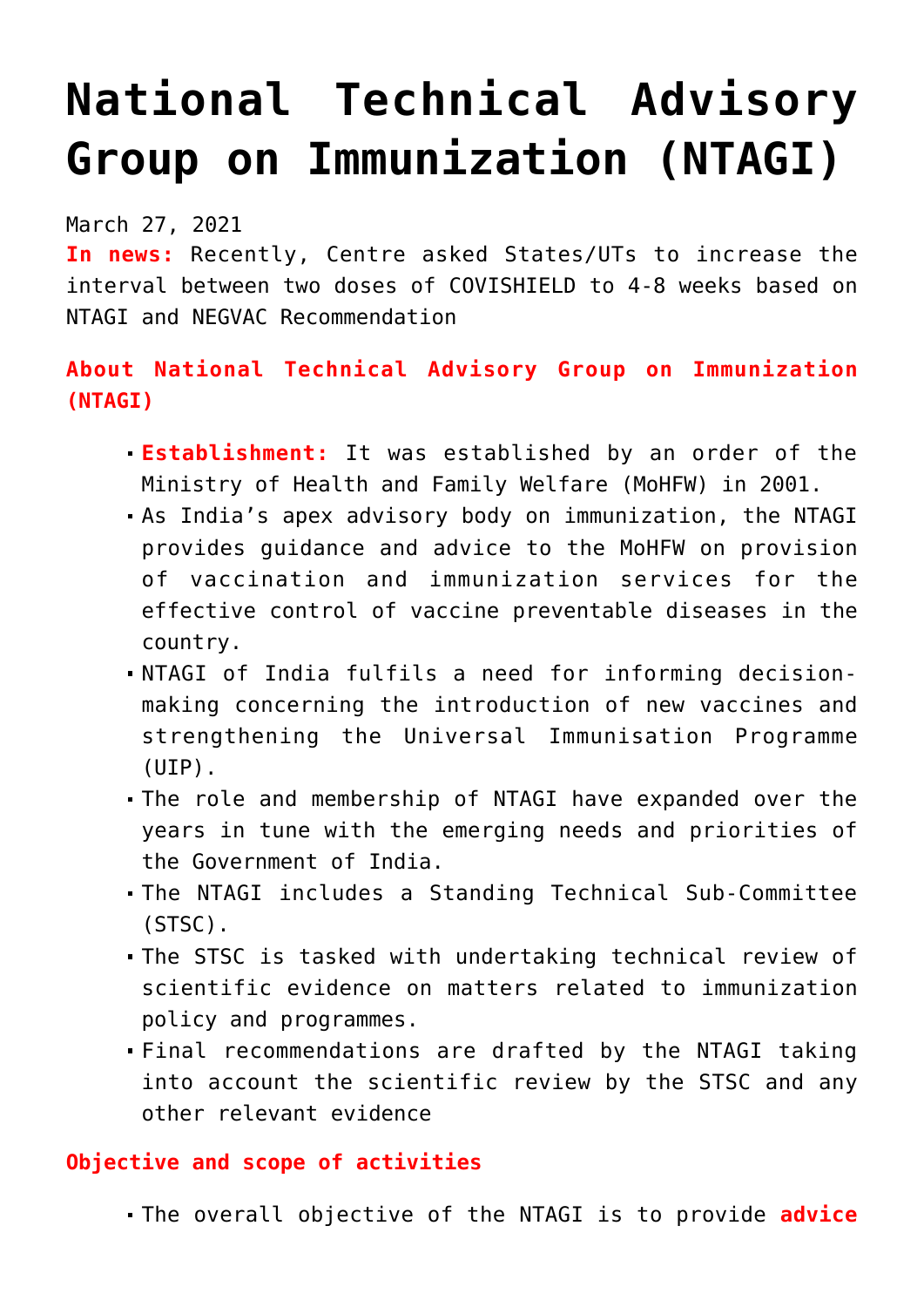**to the Ministry of Health and Family Welfare on the strategies to control the burden** and appropriately evaluate the impact of immunization on Vaccine Preventable Diseases (VPDs) in the country.

The NTAGI **shall evaluate licensed vaccines as well as prioritize other related interventions such as associated immune globulins and chemo-prophylactic agents and new technologies** for delivery, logistics, disease prevention and monitoring of VPD prevalence, vaccination programme and other adjuncts to VPD control'.

#### **NTAGI recommendations**

NTAGI recommendations may include guidance on all matters related to immunization policy and programmes: route, dose and frequency of administration of the vaccine population groups (e.g. high risk groups, urban slums and tribal populations) circumstances (e.g. pandemics, natural disaster etc.) in which a vaccine or related agent is recommended strategies for introduction of the vaccine (e.g. pilot/phased introduction, Special Immunization Activities (SIAs), vaccines for post-exposure prophylaxis etc.) contraindications and adverse events associated with the vaccine or related agent recommendations on generation of relevant evidence, prior to and after vaccine introduction, monitoring of delivery and impact after vaccine introduction.

#### **Members of NTAGI**

- The NTAGI is chaired by the Secretary of Health and Family Welfare (H & FW), Ministry of Health and Family Welfare, while the Secretary of Department of Biotechnology, Ministry of Science and Technology and the Secretary of Department of Health Research, Ministry of Health and Family Welfare serve as the Co-chairs, all functioning in an ex-officio capacity.
- Core membership is composed of Government of India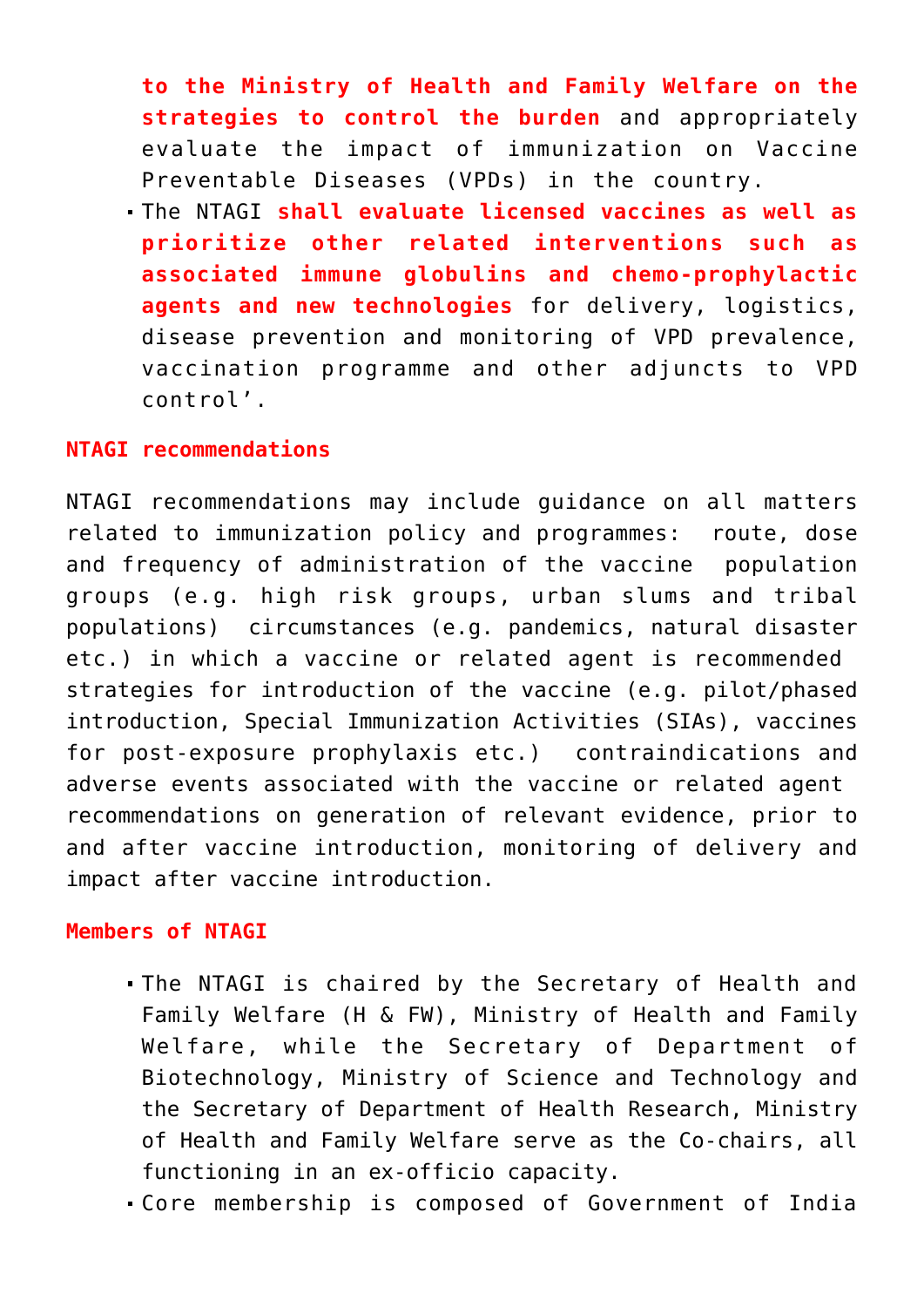representatives functioning in an exofficio capacity and independent experts. Core independent experts are expected to serve in their own personal capacity and to not represent the interest of any particular group or organization. In addition, liaison members comprised of representatives of MoHFW, professional organizations and international partners functioning in an ex-officio capacity, as notified in the NTAGI reconstitution order, represent their respective organizations.

- The Chair, Co-chairs and independent Core Members engage in advising and deciding on final recommendations.
- Liaison members and ex-officio members (other than the Chair and Co-Chair) may contribute to the discussion, but are not engaged in decisions or final recommendations.
- Ex- officio members and liaison representatives are expected to represent the position and views of their organizations/departments. Members can only serve in one capacity

#### **Appointment of NTAGI members**

NTAGI members are selected based on their expertise and qualifications necessary to contribute to the accomplishments of the NTAGI's objectives. The membership of NTAGI will normally include one to two experts from the following disciplines: epidemiology, biotechnology, infectious diseases, community medicine, pharmacology, vaccinology, health economics, paediatrics, virology, bacteriology, immunology, neurology, mathematical modelling, general practice, public health, nursing, clinical research, community engagement and communication or other relevant disciplines, health systems and delivery and management of immunisation programmes.

## **National Expert Group on Vaccine Administration for COVID-19(NEGVAC)**

NEGVAC constituted by the government is providing